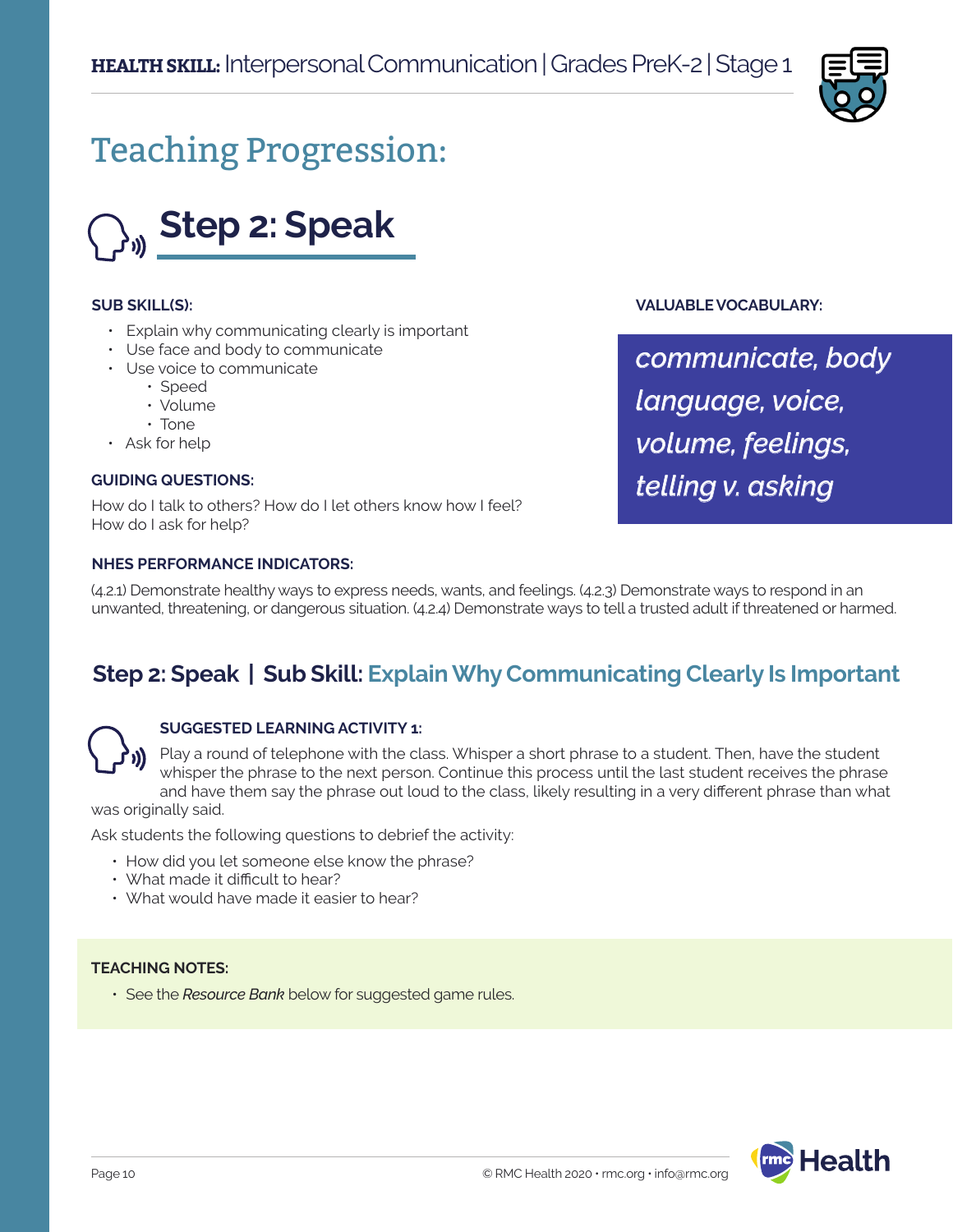

### Teaching Progression: **Step 2 | Speak (Cont.)**

### **SUGGESTED LEARNING ACTIVITY 2:**

Define the word *communicate* for students. *Communicate* means *to give or get information*. Explain to students that we are constantly communicating with one another from the moment we wake up to the moment we go to sleep, and we communicate a variety of information, such as what we need, what we want, and how we feel. Tell students that if we are with people, we are communicating even without words.

Ask students how they communicated with others during the game of telephone. Ask students to name other ways they communicate with people. Create a bank of strategies from student responses, using images as necessary to support student comprehension.

### **TEACHING NOTES:**

• Utilize different definitions to support the students in your classroom

## **Step 2: Speak | Sub Skill: Use Face And Body To Communicate**

### **SUGGESTED LEARNING ACTIVITY 1:**

Explain to students that we don't just communicate by speaking. People use their face and body to communicate with others. Have students turn to a partner. Ask students to communicate "happy" to their partner without speaking. Next, have students show various emotions to their partners without speaking (e.g. sad, scared, surprised). Ask students what they notice about the way they show these feelings compared to their partner. Prompt students to think about how different people communicate feelings in different ways.

### **Language of Health Literacy:**

*My face helps me communicate because* .

*My body helps me communicate because* .

### **SUGGESTED LEARNING ACTIVITY 2:**

Explain to students that when we use our bodies to communicate we are using body language. Just like spoken language, body language is used to let other people know how we feel. We can better know how our friends feel by noticing their body language, and we can also help our friends understand how we feel by using body language effectively. Ask students to shout out different emotions they feel and model expressing an emotion with your body. After each emotion, ask students to share what they notice about how you showed the emotion.

### **SUGGESTED LEARNING ACTIVITY 3:**

Model the game of charades. Pick random feelings out of a bag and communicate the emotion to the class without words. Have students guess the emotion you picked out of the bag. Next, allow students to work in small groups to play charades. Have students select pictures of emotions or words out of a bag and try to get their group to guess which emotion they are trying to express. Move around the room and monitor student interactions.

### **SUGGESTED LEARNING ACTIVITY 4:**

Create four corners with four major emotions, such as happy, sad, scared, excited. Read scenarios to the class that could cause students to have different emotions. For example, I just got a good report at school, and my family is going to celebrate. Have students move to the corner that they most associate with the scenario. When students get to the corner of their choice, ask them to act out that emotion with their entire body.

After the four corners activity, have students reflect with a partner by asking the following questions:

- How do you show when you are happy? Sad?
- How do you know when someone else is happy? Sad?
- What are the ways we communicate with our bodies?

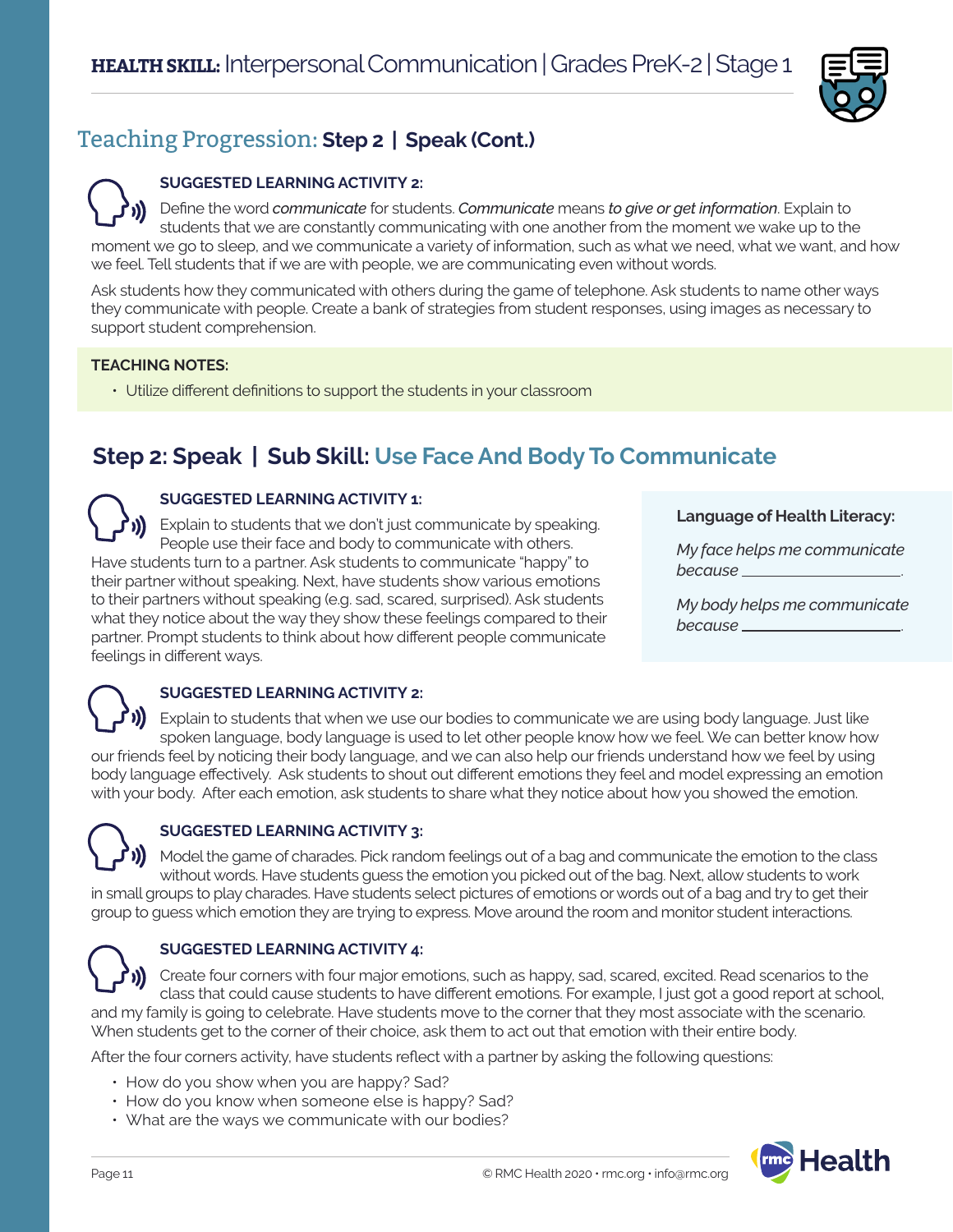

### Teaching Progression: **Step 2 | Speak (Cont.)**

### **Step 1: Speak | Sub Skill: Use Voice To Communicate**

### **SUGGESTED LEARNING ACTIVITY 1:**

Explain to students that our voice can tell people how we are feeling. Explain that speed, volume, and tone are ways we communicate how we feel. Watch a video showing the importance of voice. Have students watch the video twice, once to watch the video and describe the voice of the speaker. The second time, have students focus on body language and facial expressions.

After the video, use the following questions for small group discussions with students:

- How does the character feel?
- How do you know?
- What did you notice about their voice?

### **TEACHING NOTES:**

• See the Resource Bank below for suggested video.



### **SUGGESTED LEARNING ACTIVITY 2:**

Model for students how voice can impact interpretation of words. Say several statements at different speeds, volumes, and tones. After each statement, ask students to identify how they feel. Explain to students that we sometimes say one thing but are actually telling people something different with how our voice sounds.

Have students practice using their voice to express their emotions. Tell students to show different emotions using speed and tone. Give students a simple sentence to say and an emotion or speed to say the sentence. Provide multiple practice opportunities, switching statements, emotions, and partners.

Debrief the activity by asking the following questions:

- How can speed change what a person is saying?
- How can volume change what a person is saying?
- How can tone change what a person is saying?

### **TEACHING NOTES:**

- Example phrases and prompts:
	- "I am going to the store," in a fast, loud, excited tone.
	- "I can't wait to go to school," in a slow, quiet, angry tone.
	- "I want you to play with us" in a sad voice.



### **SUGGESTED LEARNING ACTIVITY 3:**

Have students practice using appropriate volume with a partner. Place students into two lines facing one another. Have them say a phrase, such as "You're Awesome," just loud enough for the person in front of them to hear. Have students take a step back and say a new phrase loud enough for the person to hear. Repeat 4 - 5 times. Ask students what they noticed. Talk about volume of voice and impact of volume, making sure students understand that

different situations require different volumes.